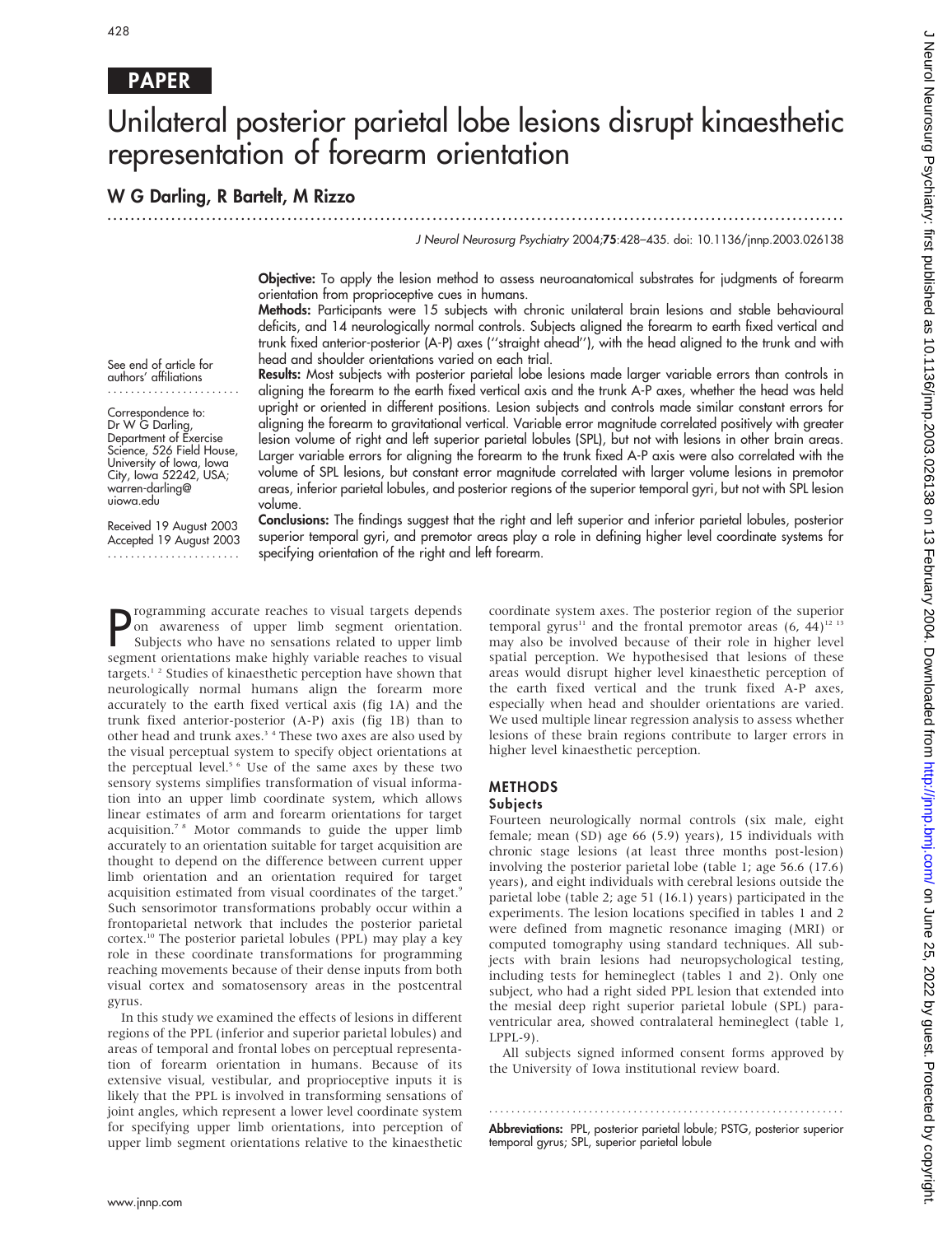

Figure 1 Experimental setup and tasks. The trunk (ellipses - dashed lines indicate longitudinal axis in panel A and anterior-posterior (A-P) axis in panel B), head (circles—dotted lines indicate longitudinal axis in A and A-P axis in B), and upper limb segments (ellipses) are shown from an anterior view in A (align forearm to vertical) and from a top view in B (align forearm to trunk A-P axis). Possible head and arm (shoulder) orientations are shown for initial (dashed) and final (solid lines) upper limb orientations in the standard condition (left side) and head orientation varied condition (right side).

#### Kinaesthetic perception of earth fixed vertical

The blindfolded subject sat in a comfortable dental chair with the forearm supported on a table and performed elbow flexion movements to position the forearm parallel to the earth fixed vertical axis. The head and trunk were tilted backward about 0.3 rad when seated in the chair. Vertical was described as perpendicular to the floor or parallel to the direction a weight would fall when released from a stationary position. The experimenter also demonstrated the task before the experiment began, to ensure that all subjects understood the instructions.

There were two experimental conditions:

(1) standard: five to eight trials of aligning the forearm to vertical; with the head in normal alignment relative to the trunk, the arm (humerus) was abducted approximately 90˚;

(2) varied: 20 trials with varied head posture (head tilted to left or right by variable amounts on each trial) and varied shoulder orientation (by adjusting the height of the chair so that the subject's elbow angle at vertical changed on each trial to prevent them using a remembered elbow angle to align the forearm to vertical (fig 1)).

The initial elbow joint angle was varied on each trial in both conditions. When time permitted, both upper limbs were tested. However, if time constraints prevented testing both arms in a subject with a brain lesion, we tested the limb on the side ipsilateral to the lesion because we were most interested in global, or bilateral, effects of the lesions on high level kinaesthetic perception. Both upper limbs were tested in 11 of 14 controls, as well as in four of seven subjects with lesions outside the posterior parietal lobe and in 10 of 14 subjects with lesions of the posterior parietal lobe.

#### Kinaesthetic perception of the trunk fixed A-P axis

This task differed from the previously described task in that the subject's forearm rested on a horizontal manipulandum that allowed elbow flexion and extension about a nearly frictionless ball bearing pivot, and shoulder horizontal flexion and extension about a joint with friction to maintain a constant shoulder angle. The subject was instructed to align the forearm by elbow flexion or extension parallel to the trunk fixed A-P axis, which was described as an imaginary line extending straight forward from the trunk or sternum. Note that this task differs from previously described tasks

|                |                 |    |                                                                                                                                                        | Neglect ratings¶ |         |
|----------------|-----------------|----|--------------------------------------------------------------------------------------------------------------------------------------------------------|------------------|---------|
| Subject group* | Age (years) Sex |    | Locationt, sizet and causes of lesion                                                                                                                  | Acute            | Chronic |
| RPPL-1         | 83              | M  | F06(2), F08(2), T08(3), T09(3), T12(2), P01(2), I01(3), I02(3); CVA                                                                                    |                  |         |
| RPPL-2         | 52              | M  | F06(2), F08(2), T03(2), T07(2), T08(2), T09(2), T12(2), P01(2), P02(0),<br>BG2(2), BG3(2), IC1(1), IC2(1), IC3(1), I01(2), I02(2); CVA                 | $NT**$           |         |
| RPPL-3         | 28              | F  | T04(2), T06(2), T10(2), P01(2), P02(2), O05(2), TH1(2), TH2(2), TH3(2),<br>TH4(2); CVA                                                                 | 3                |         |
| RPPL-4         | 54              | M  | F01(2), F06(3), F07(2), F08(2), F09(2), F11(2), T03(2), T04(2), T05(3),<br>T06(3), T09(3), T12(2), P01(3), P02(2), P05(3), P06(2), I01(3), I02(3); CVA | 3                | 3       |
| RPPL-5         | 60              | M  | F06(3), F07(2), F08(2), F09(3), F10(3), P01(2), P03(1), I01(3), I02(3); CVA                                                                            | 3                |         |
| RPPL-6         | 35              | F  | $PO4(3)$ ; SR                                                                                                                                          | NT               |         |
| $LPPL-1$       | 43              | F  | Left: F02(3), P04(1), C02(2), C03(3); Right: F02(2), C02(2), C03(2); SR                                                                                |                  |         |
| LPPL-2         | 48              | M  | P01(3), P02(3), F06(3), F08(2), I01(3), I02(3); CVA                                                                                                    |                  |         |
| LPPL-3         | 66              | M  | PO3(1-white); SR                                                                                                                                       |                  | NT      |
| LPPL-4         | 42              | F  | F02(2), F05(2), P04(2); CVA                                                                                                                            |                  |         |
| $LPPL-5$       | 90              | M  | F06(3), F07(2), F08(2), F09(3), F10(3), P01(2), P03(1), I01(3), I02(3); CVA                                                                            | <b>NT</b>        | NT      |
| LPPL-6         | 72              | M  | P01(2)¶; CVA                                                                                                                                           |                  |         |
| LPPL-7         | 76              | M  | P01(3), P02(3), F06(3), F08(2), T03(3), T04(3), T07(3), T08(3), T09(3),<br>O04(2), O05(2), I01(3), I02(3); CVA                                         |                  |         |
| LPPL-8         | 52              | F. | P01(3), P02(2), P05(3), T09(2); SR                                                                                                                     |                  |         |
| LPPL-9         | 52              | M  | F06(3), F07(2), F08(2), T07(2), T08(3), T09(3), P01(1), BG1(3), BG2(3),<br>BG3(3), IC1(3), IC2(4), IC3(4), I01(4), I02(3); CVA                         | NT               | NT      |

\*Subjects are numbered in each group: RPPL, right posterior parietal lobe lesions; LPPL, left posterior parietal lobe lesions (F, female; M, male). Location of lesion specified by abbreviations as in Damasio and Damasio14: BG, basal ganglia; F, frontal; I, insula; IC, internal capsule; O, occipital; P, parietal;

T, temporal; TH, thalamus.

`Size of damaged area in lesion is indicated by the number in parentheses after the location (1, less than 25%; 2, 25–75%; 3, more than 75%). 1Cause of lesion: CVA, cerebrovascular accident; SR, surgical resection.

-Neglect rating is from an assessment of the presence and degree of neglect (1, absent; 2, mild; 3, severe), based on neuropsychological testing (Rey-Osterreith complex figure test – copy version, a line cancellation task, a freehand drawing (of a clock)), and the pattern of performance on the Benton visual retention test and judgment of line orientation completed shortly after the lesion (acute) or more than three months after the lesion (chronic).<br>\*\*NT, not tested because no indication of neglect on standard neurological examination.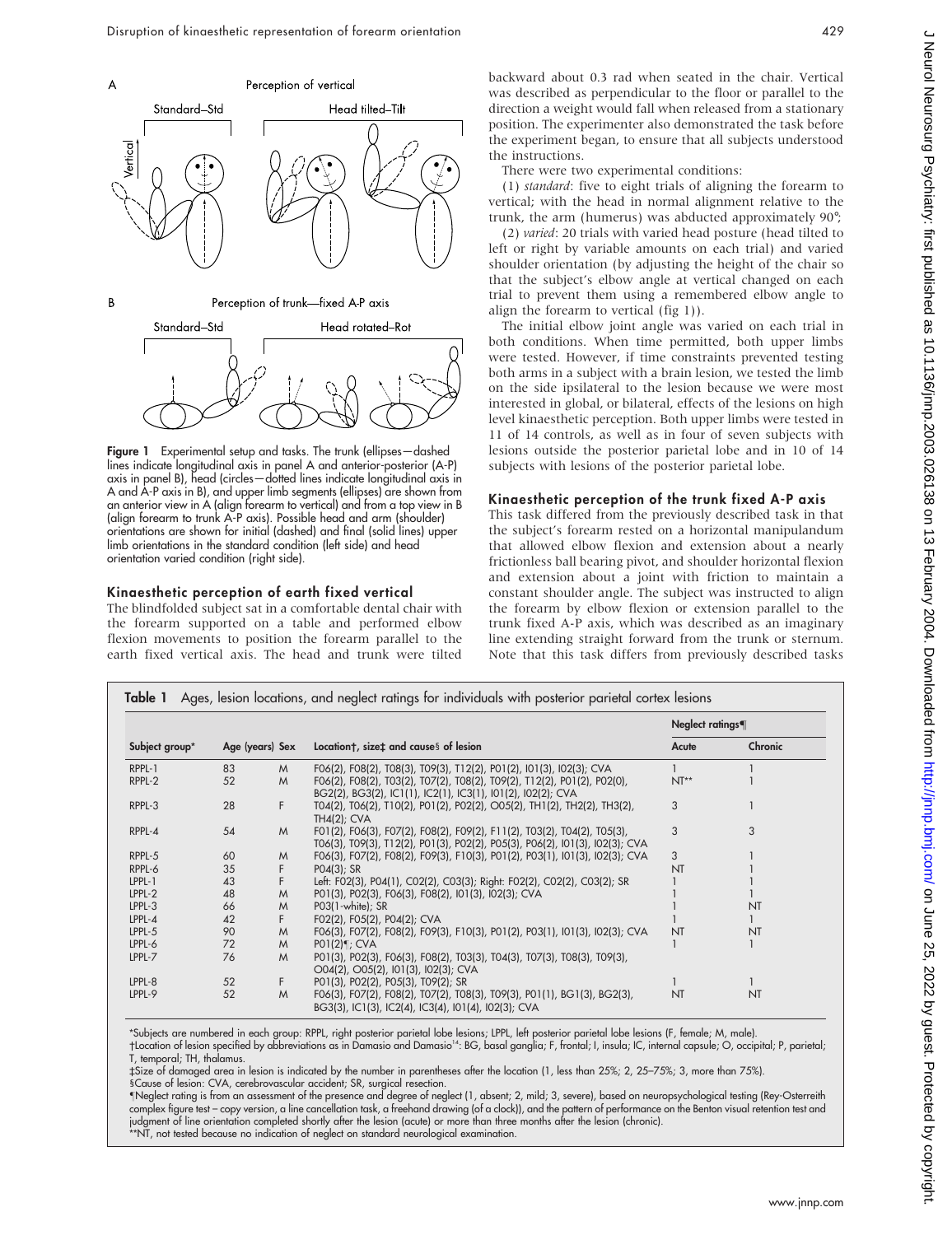|    | Sex |              | Side of lesion Locationt, sizet, and causes of lesion       |
|----|-----|--------------|-------------------------------------------------------------|
| 27 | M   |              | T05(2); T10(1); T12(3); CVA                                 |
| 49 | M   |              | T03(1); T08(1); T09(2); CVA                                 |
| 66 | F   |              | T04:2: CVA                                                  |
| 65 | M   |              | F06(2); BG1(3); BG2(2); BG3(2); IC1(3); IC2(2); IC3(3); CVA |
| 58 | M   | R            | T08(3); T12(2); BG3(2); I01(3); I02(1); CVA                 |
| 30 | F   | R            | T05(1); T10(3); T12(3); SR                                  |
| 67 | M   | $\mathsf{R}$ | T06(1); O01(2); O03(2); CVA                                 |
| 43 | M   | R            | T03(1); T04(2) ; T08(2) ; T09(1); CVA                       |
|    |     |              |                                                             |

typically used in subjects with hemineglect, in which the subject is asked to point—usually with a straight arm—so that the fingertip is placed directly in front of the body midline.<sup>14–16</sup> Specifically, the task we employed here primarily tests perception of trunk A-P axis direction, whereas the task used in previous studies primarily tests perception of the projection of that axis onto a vertical frontal plane in front of the subject at arm's length distance.

Again, we used two experimental conditions:

(1) standard: five to eight trials with the head in a standard erect posture and arm abducted approximately 90˚;

(2) varied: 20 trials with varied head postures (varied head left/right rotation on each trial) and varied shoulder horizontal flexion angles on each trial, such that the elbow angle yielding a forearm position parallel to the trunk A-P axis changed on each trial, so that subjects could not use a remembered elbow angle to complete the task (fig 1).

Initial elbow joint angle was varied on each trial in both conditions. When time permitted, both upper limbs were tested. However, if time constraints prevented testing both limbs in a subject with brain lesion, we tested the limb on the side ipsilateral to the lesion, for reasons given above. Both upper limbs were tested in 13 of 14 controls, as well as in four of seven subjects with lesions outside the posterior parietal lobe, and in eight of 14 subjects with lesions of the posterior parietal lobe.

#### Data recording

Orientations of the forearm, arm (humerus), and head were recorded using an electromagnetic system (Ascension Technologies ''Flock of Birds''). This system provides 6 degrees of freedom information (three dimensional location and orientation) of a receiver fixed to the body segment of interest relative to an electromagnetic transmitter. The receivers were attached to a plastic adjustable cuff just proximal to the wrist (forearm orientation), over the lateral epicondyle of the humerus in a location where skin movement was minimal, and to an adjustable headpiece that was fitted snugly to the subject's head. The axes of the receivers were aligned to the earth fixed laboratory coordinate system by flexing the upper limb forward to a horizontal position with the elbow extended and the head and trunk in erect positions. The orientations of the body segments were computed relative to this standard orientation.

#### Data analysis

Perceptual errors on individual trials were computed from the angular orientation of the forearm relative to the earth fixed vertical (that is, the forearm elevation angle) when aligning the forearm to vertical and relative to the trunk fixed A-P axis (the forearm yaw angle relative to the standard ''straight ahead'' position defined by the alignment procedure designed above) when moving the forearm in the horizontal plane. We assessed in each subject whether these single trial errors showed a perceptual bias toward the head longitudinal axis (when aligning the forearm to vertical) or the A-P axis (when aligning the forearm to the trunk A-P axis) using single linear regression, as described in previous studies.<sup>34</sup>

Constant errors were computed as the mean of the single trial errors in each condition (head erect, head orientation varied). Absolute constant errors were computed as the magnitude of the constant error when aligning the forearm to the trunk fixed A-P axis. Variable errors were computed as the standard deviation of the single trial errors in each condition. In the Results section, we present mean errors for the different groups to allow general comparisons among groups, but did not use analysis of variance techniques because the brain lesions of different subjects within each of the LCON (lesion control), LPPL (left posterior parietal lobe lesion), and RPPL (right posterior parietal lobe lesion) groups differed in size and location (tables 1 and 2). Instead, we used stepwise multiple regression techniques to evaluate whether lesions of different size and location differentially affected perceptual errors.

We used simple linear correlation to test whether errors increased with age in our subjects. This is because previous work has shown declines in vestibular and proprioceptive senses with age.<sup>17-19</sup>

The dependent variables in these multiple regression analyses were the constant and variable errors for a particular condition, with independent variables being the location and size of the brain lesions in different regions of the posterior parietal lobe (supramarginal gyrus, angular gyrus, and superior parietal lobule) as well as in other brain regions. Inferior parietal lobule lesion volumes were the sum of P01 (supramarginal gyrus) and P02 (angular gyrus) lesion volumes. SPL lesion volumes were quantified as the sum of P03 (lateral areas 5, 7) plus P04 (mesial areas 5, 7) plus P05 (paraventricular area) plus P06 (supraventricular area) lesion volumes. The posterior insula (I02) lesion volume was also considered because previous studies have implicated this region in visual perception of vertical.<sup>20 21</sup> Volumes of posterior superior temporal gyrus lesions (PSTG, cell T09) were also considered because a recent study has implicated this region in hemineglect.<sup>11</sup> Volume of lesions in cells F06 and F08 were considered because functional MRI research has shown that this region is involved in visual perception of the mid-sagittal plane or ''straight ahead'' direction. Total lesion volume outside PPL, F06-F08, PSTG, and posterior insula (that is, the sum of all lesion volumes outside these regions) was also included as an independent variable to test whether lesions outside these regions influenced errors. Lesion volumes were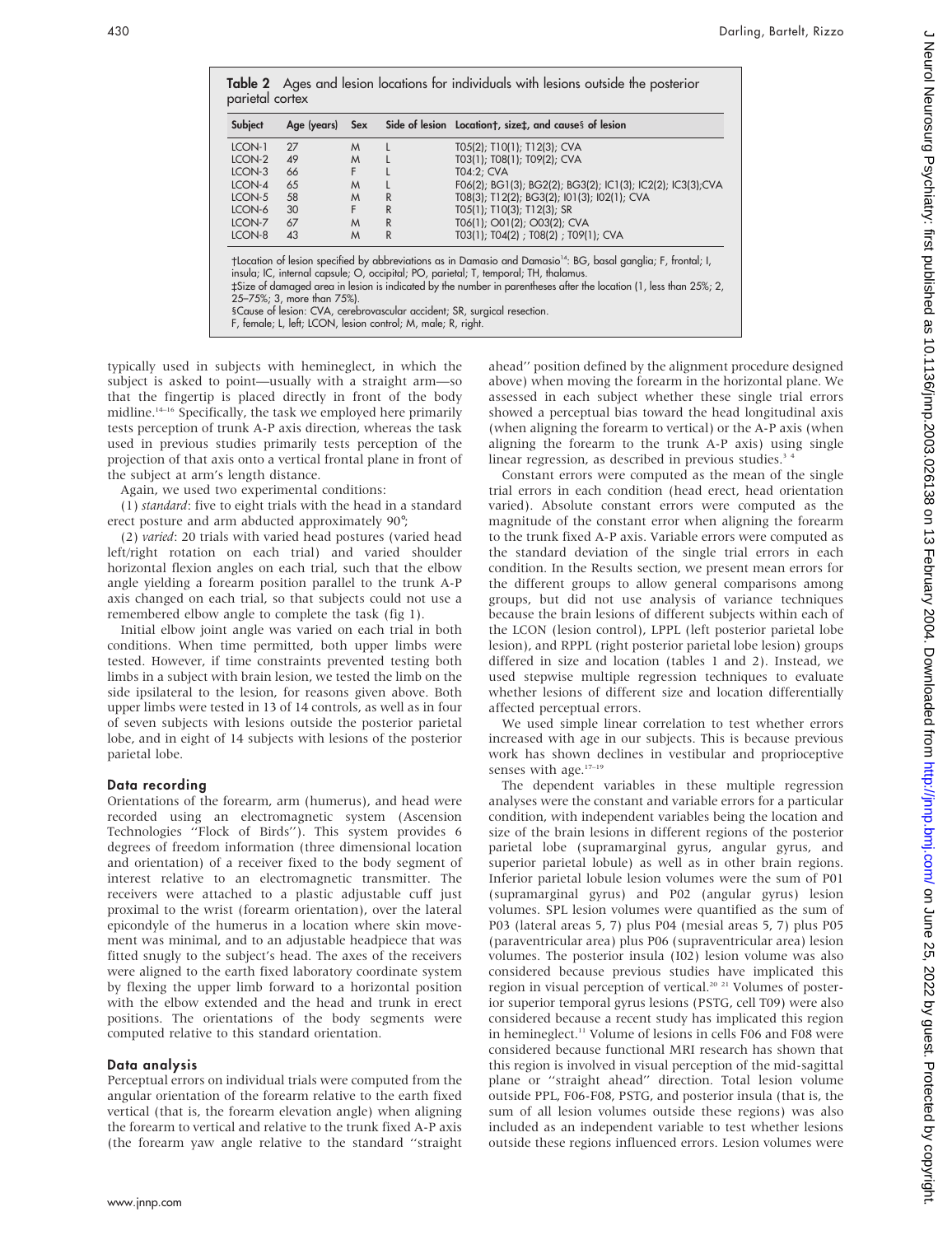quantified within each cell of the inferior and posterior parietal lobules, I02, F06-F08, and other brain areas, as 0 (no lesion), 1 (up to 25% of region), 2 (25–75% of region), or 3  $(75–100\%$  of region).<sup>22</sup> Thus, I02, P01, and P02 lesion volumes could range from 0–3, F06-F08 lesion volumes from 0–6, and SPL lesion volumes from 0–12.

The multiple regression analysis initially included volumes of lesions to PPL (sum of SPL and IPL lesion volumes), posterior insula (I02), frontal motor/premotor areas (F06- F08), PSTG (T09), and total volume of lesions outside these areas as independent variables. If this initial regression produced no significant results, we undertook a stepwise regression analysis using lesion volumes of only IPL and SPL. If PPL or SPL and IPL lesion volumes contributed significantly to prediction of the errors  $(p<0.05)$ , then a second regression was run with lesion volumes of supramarginal and angular gyri (P01, P02) or SPL and other significant independent variables from the initial regression. Although side of the lesion may affect perceptual errors, it was not used as an independent variable in the multiple regression analysis because it is a categorical and not a continuous variable. Multiple regression analysis was also used to determine whether the errors on individual trials (dependent variable) depended on head and shoulder orientation.

#### RESULTS

### Perception of vertical

Lesions of the posterior parietal lobe had little influence on constant errors for aligning the forearm to vertical in 13 of the 15 subjects with posterior parietal lobe lesions (fig 2A). Constant errors averaged about 0.3 rad and were similar among controls and subjects with lesions (fig 2A). These constant errors reflect deviation from vertical of the sensor mounted on the forearm, which is affected by alignment of the sensor with the longitudinal axis of the forearm. Age did not influence constant errors ( $p = 0.59$ ). Constant errors were usually lower when head and shoulder orientations were varied, except for two subjects with right PPL lesions (RPPL-4, RPPL-6) who had very large constant errors (0.4–0.9 rad) when the head was erect, but not when head orientation was varied.

Most subjects with right PPL lesions made larger variable errors than normal controls and lesion controls with the left upper limb only (fig 2B). Age influenced variable errors  $(p = 0.036)$ , but correlation coefficients within groups were quite variable and, surprisingly, often negative, indicating lower errors in older individuals. For example, among controls, variable errors were negatively correlated with age for the right arm under standard conditions ( $r = -0.64$ ) and for the left arm under head and shoulder varied orientations  $(r = -0.8)$ , but were poorly correlated with age for other conditions ( $p$  $>$ 0.05). Age did not affect variable errors in a consistent manner for any of the groups. As expected, varying head and shoulder orientations increased variable errors similarly in all groups and each arm (fig 2B).

Perceptual errors on individual trials depended on orientations of the arm and head in all groups of subjects. Mean multiple correlation coefficients ranged from 0.5 to 0.6 and were statistically similar for the two arms and the four groups of subjects ( $p>0.29$ ). However, there was high intersubject variability in all groups as the correlation coefficients ranged from 0.035 to 0.91, indicating that some subjects' errors depended strongly on head or arm orientation while others did not. Also there was no indication that subjects with posterior parietal lobe lesions tended to align the forearm toward or away from the head longitudinal axis, as most of these subjects did not have a significant correlation between forearm positioning errors and frontal plane head orientation. Instead, errors depended primarily on small variations in head flexion/extension and rotation.

Multiple regression analysis showed that higher variable and constant errors with both arms were usually associated with greater lesion volumes in the right and left superior parietal lobules. Constant errors increased with SPL lesions when the task was done with the head erect ( $r = 0.578$ ,  $p = 0.003$  for left arm;  $r = 0.335$ ,  $p = 0.075$  for right arm; p.0.25 for lesion volumes of other brain areas), but not when head and shoulder orientations were varied  $(p>0.13)$ . Variable errors increased with larger lesions of the right and left SPL when aligning the left forearm to vertical with the head erect ( $r = 0.568$ ,  $p = 0.001$ ) and when head orientation was varied (fig 3;  $r = 0.66$ , p $\leq 0.001$ ). Larger variable errors were also observed in subjects with larger lesions of the left and right SPL when aligning the right forearm to vertical when head orientation was varied (fig 3;  $r = 0.608$ , p $\leq 0.001$ ), but when the head was erect, variable errors depended on the volume of angular gyrus lesions  $(r = 0.408, p = 0.025)$ . Variable errors showed no significant dependence on lesions of other areas of the brain.

#### Perception of the trunk A-P axis

Most subjects with lesions of the posterior parietal lobule aligned the forearm to the trunk fixed A-P axis with constant errors similar to those of controls. Constant and absolute constant errors did not differ among the subject groups (fig 4A), although some subjects with PPL lesions had large constant errors, as indicated by the high intersubject variability in these groups (fig 4A). Notably, subject LPPL-5—who had a lesion of the left PPL and a small lesion to the left sensorimotor cortex and premotor areas (table 1)—had a very large constant error of 0.75 rad when using the right arm with the head erect and aligned to the trunk. The constant errors showed a significant dependence on age ( $p = 0.022$ ), but a range of significant positive and negative correlations was observed in the different groups owing to positive and negative constant errors (fig 4A). In contrast, absolute constant errors showed no significant dependence on age  $(p = 0.24)$ .

Most subjects with posterior parietal lobe lesions had larger variable errors than controls, especially when head and shoulder orientations were varied. Variable errors were generally larger in the left and right PPL group than in normal controls (fig 4C). Varying head and shoulder orientations increased variable errors in all groups, as expected. The right and left PPL groups generally had larger increases in variable errors than the normal controls owing to varied head and shoulder orientations. The variable errors showed no significant dependence on age ( $p = 0.82$ ).

Errors on individual trials depended on head and shoulder orientations in all subject groups. Multiple correlation coefficients for dependence of errors on shoulder orientations were greater than 0.5 in most subjects and exceeded 0.9 in some. Dependence of errors on head orientations was somewhat less, but the multiple correlation coefficients exceeded 0.4 in most subjects and exceeded 0.8 in some. Average multiple correlation coefficients were similar in all groups and for both arms ( $p > 0.104$ ). Thus both controls and subjects with brain lesions have similarly strong relations between perceptual errors and varied head and trunk orientations. There was no strong evidence for a perceptual bias toward the head fixed A-P axis when aligning the forearm to the trunk fixed A-P axis in controls or in subjects with PPL damage, because correlation coefficients for the relation between single trial perceptual errors and head rotation angles were not significant in most subjects.

The magnitudes of constant and variable errors depended on lesion volumes of various brain areas. Absolute constant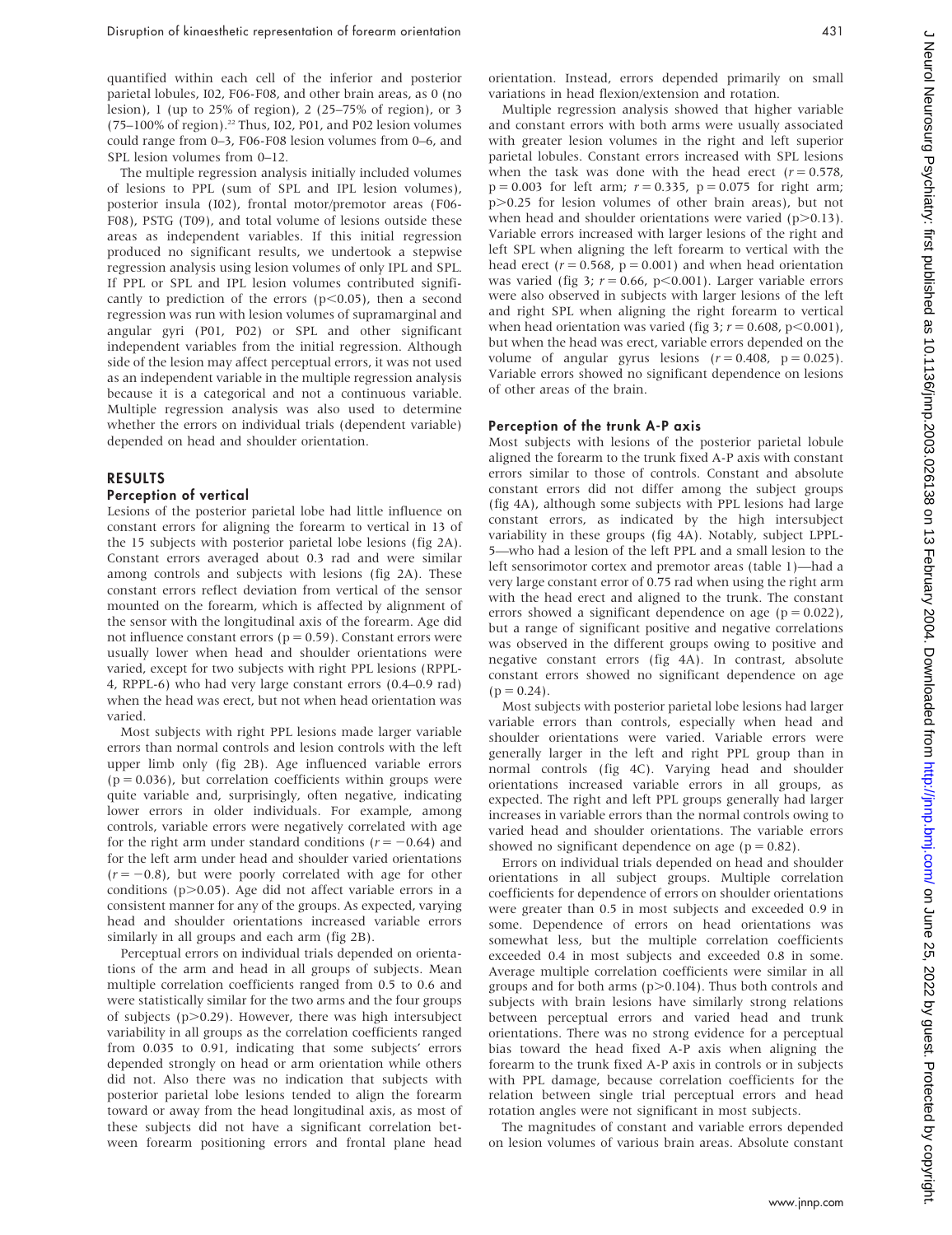

Figure 2 Mean errors for aligning the forearm to the earth fixed vertical. Average constant (A) and variable (B) elevation angle errors are shown for each group of subjects. Abbreviations on the abscissae represent the group (CON, controls; LCON, lesion controls; LPPL, left posterior parietal lobe lesions; RPPL, right posterior parietal lobe lesions). Different types of bar show errors for aligning the left versus right forearm to vertical and whether the head was in the standard erect position (Std) or varied in orientation by left/right lateral flexion (Tilt). Error bars are 1 SD.

errors for the left upper limb showed no significant dependence on lesion volumes in any brain areas, although larger PSTG lesions were usually associated with larger errors when head and shoulder orientations were varied ( $p = 0.08$ ). In contrast, absolute constant errors for the right arm were strongly related to volume of lesions in premotor areas, inferior parietal lobule, and PSTG. When head and trunk were normally aligned, absolute constant errors increased with larger premotor (FO6-FO8) lesions ( $p<0.001$ ), but paradoxically decreased with larger PSTG lesions  $(p<0.001)$ in this condition only. When head and shoulder orientations were varied, right arm absolute constant errors increased with volume of angular and supramarginal gyrus lesions  $(r = 0.5, p = 0.02; p = 0.006$  for supramarginal gyrus,  $p = 0.069$  for angular gyrus), but were not related to size of PSTG lesions  $(p>0.1)$ .

Variable errors also usually increased with volume of SPL lesions. When head and trunk were normally aligned, left upper limb variable errors increased with volume of lesions to SPL ( $p = 0.063$ ) and premotor areas ( $p = 0.033$ ), with a



Figure 3 Dependence of variable errors for perception of forearm alignment to the earth fixed vertical on lesions of superior parietal lobule (SPL). The scatterplot shows variable errors for the right arm (empty symbols) and the left arm (filled symbols) with the head maintained in the upright position for individual subjects with focal lesions of the SPL, and mean errors for controls and lesion controls (CON, LCON, empty symbols). The oblique solid lines represent the relations between SPL lesion volume and variable errors for left and right arms from the regression equations using data from all subjects. The horizontal dashed line represents 2 SD above the mean of normal controls. Variable errors higher than the dashed line would be classified as abnormally large.

 $\overline{\phantom{a}}$ 

3 SPL lesion volume

multiple correlation coefficient of  $0.466$  (p = 0.029), but errors with the right upper limb depended on volume of lesions outside the PPL ( $r = 0.58$ ,  $p < 0.01$ ). When head and shoulder orientations were varied, variable errors increased with volume of SPL lesions ( $p$ <0.003) and, for the right arm, they also increased with larger supramarginal gyrus lesions  $(p = 0.043)$ , with multiple correlation coefficients of 0.66 and 0.71 for left and right arms, respectively (fig 5). They were not related to size of PSTG lesions  $(p>0.1)$ .

#### **DISCUSSION**

Variable error (rad)

 $0.00$ 

Consistent with our hypothesis, we found that larger unilateral lesions of the superior parietal lobules produce larger variable errors in aligning the unseen forearm to the earth fixed vertical and the trunk fixed A-P axis. Thus both the right and left SPLs contribute to perception of right and left forearm orientation relative to these axes. Lesions of other brain areas generally had little effect on errors for aligning the forearm to vertical, although variable errors for aligning the right arm to vertical tended to increase with lesion volume of the right and left angular gyri of the inferior parietal lobule. Furthermore, larger unilateral lesions of premotor areas and the inferior parietal lobules were associated with larger magnitude constant errors for aligning the forearm to the trunk A-P axis. This finding is consistent with the idea that a network involving these brain areas is critical for accurate perception of upper limb orientation in the horizontal plane. Imposed variations of head and shoulder orientation increased errors in aligning the forearm to both axes in all subjects. The increased errors on individual trials depended on the variations of head and shoulder orientations.

The finding that lesions of the right and left SPLs induced deficits in aligning the right and left forearms to the earth fixed vertical is consistent with the extensive sensory inputs from the primary somatosensory area and motor and visual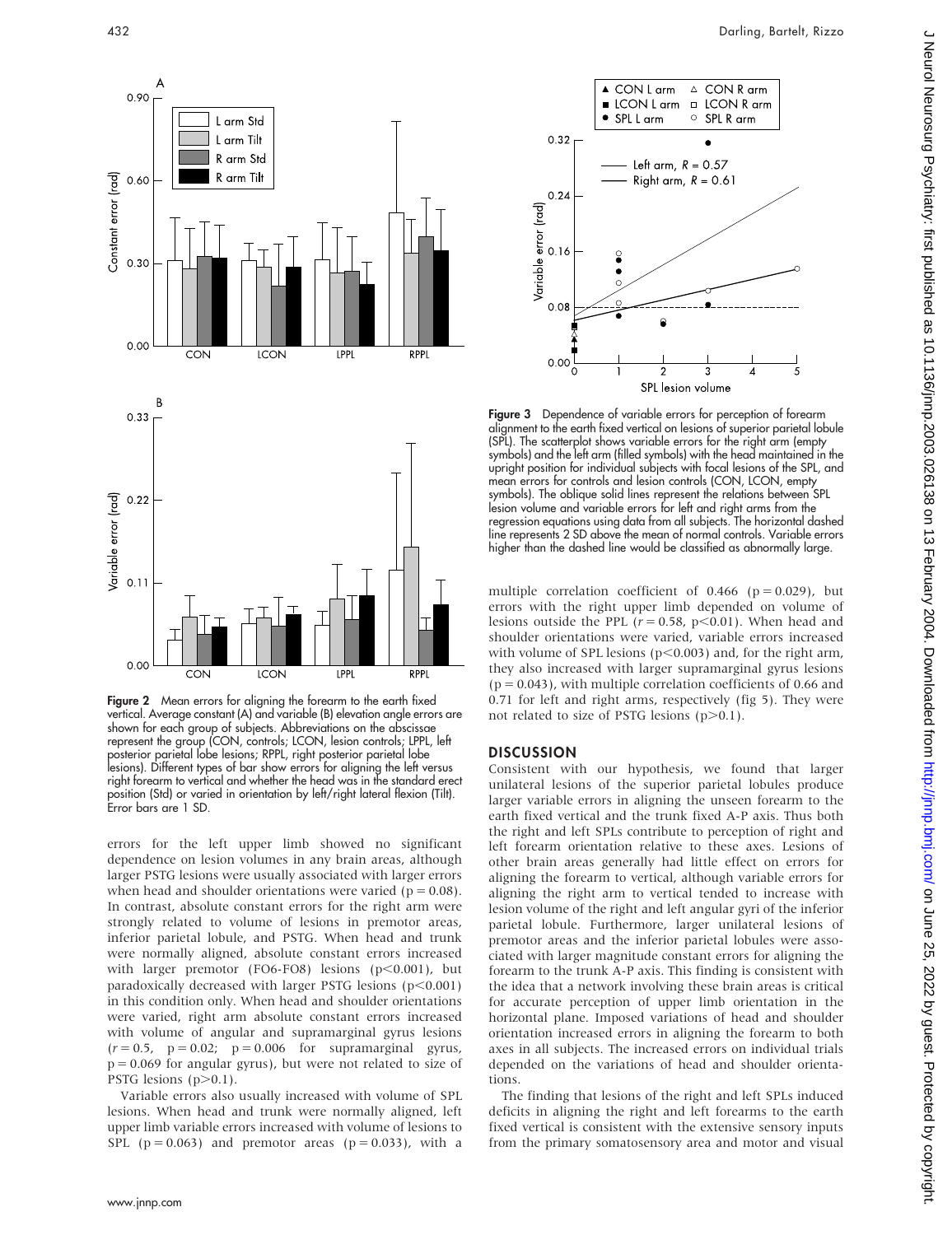

Figure 4 Mean errors for kinaesthetic perception of the trunk fixed anterior-posterior (A-P) axis. Average constant (A), absolute constant (B), and average variable errors (C) are plotted for each group of subjects. Abbreviations on the abscissae and in the legend represent the group (CON, controls; LCON, lesion controls; LPPL, left posterior parietal lobule lesions; RPPL, right posterior parietal lobule lesions) and the experimental conditions (Std, standard head erect position; Rot, head rotated to left/right). Different types of bar show errors for aligning the left and right forearm to the trunk A-P axis under standard (Std) and varied (Rot) head orientation conditions.



**Figure 5** Dependence of variable errors for perception of the trunk fixed anterior-posterior (A-P) axis on lesions of the superior parietal lobule (SPL). The scatterplot shows variable errors for right and left arms (filled symbols) with the head orientation varied for individual subjects with focal lesions of the SPL (left (L) and right (R) arms) and mean errors for controls and lesion controls (CON, LCON, empty symbols). The oblique solid lines represent the relations between SPL lesion volume and variable errors for left and right arms from the regression equations, using data from all subjects. The horizontal dashed line represents 2 SD above the mean of normal controls. Variable errors higher than the dashed line would be classified as abnormally large.

areas to this region of the brain.<sup>23</sup> A specific role for the left SPL in visual and kinaesthetic perception related to the vertical was indicated by previous findings that the left, but not the right, SPL was activated by galvanic vestibular stimulation, which stimulates the vestibular organs.<sup>24</sup> The left secondary somatosensory area also appears to be more important in processing of proprioceptive sensory input than the right,<sup>25</sup> suggesting that the left parietal lobe may dominate in proprioceptive processing. However, two of our subjects with large right SPL lesions showed high variable errors when aligning the left or right forearm to vertical. Thus lesions to the right SPL can also influence kinaesthetic perception of the vertical for both upper limbs. Because there were only seven subjects with PPL lesions that included the SPL, these conclusions would be strengthened by similar findings in a larger group of subjects with SPL lesions.

There was no evidence that the posterior insula played a role in accurate aligning of the forearm to the earth fixed vertical. Multiple regression analyses did not show a significant dependence of constant or variable errors on size of posterior insula lesions. Also, an examination of individual subject data showed that moderate to large lesions of this region did not adversely affect kinaesthetic perception of the vertical. For example, subjects LPPL-7 and RPPL-1 had PPL and I02 lesions but had similar magnitudes of constant and variable errors (range 0.02 to 0.13 rad) to those of LPPL-6 and RPPL-3 (range 0.02 to 0.1 rad), who had no posterior insula lesions. Thus kinaesthetic perception of the vertical either does not depend on processing of vestibular information by the insula, or other compensatory mechanisms are used in the absence of such processing. Possible compensatory mechanisms include the use of trunk graviceptors (statoliths, blood distribution<sup>26 27</sup>) or sensory information concerning gravitational torques about the elbow<sup>28</sup> to specify vertical. Alternatively, cerebral cortex reorganisation following lesions may allow processing of vestibular and other sensory inputs by non-insular cortical regions to permit accurate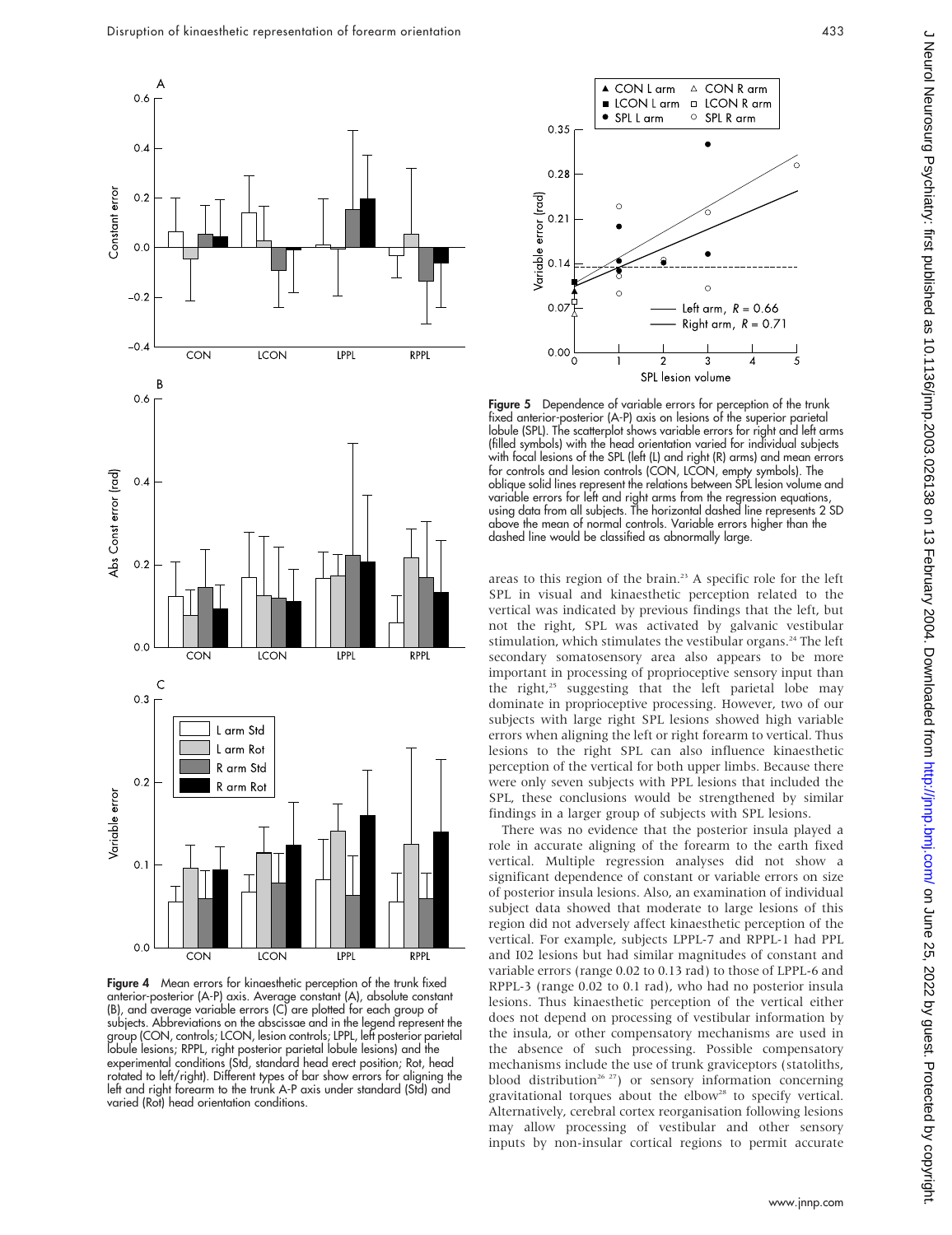kinaesthetic perception of the vertical. Thus, although the posterior insula apparently processes inputs from the vestibular otoliths<sup>20 24</sup> and acute lesions of parieto-insularvestibular cortex affect visual perception of the vertical,<sup>21</sup> our findings suggest that this area does not play a critical role in kinaesthetic perception of the earth fixed vertical axis. This conclusion is also consistent with findings that parietoinsular vestibular cortex (PIVC) neurones respond strongly to head/ body rotation but not to static tilt.<sup>29</sup> We recently showed that chronic stage lesions involving the posterior insula do not cause larger errors in visual perception of the vertical,<sup>30</sup> also suggesting that this region is not critical for defining the earth fixed vertical axis at the perceptual level.

There were no consistent effects of lesions involving inferior parietal lobule and posterior regions of the superior temporal gyrus on errors for kinaesthetic perception of the trunk fixed A-P axis direction. Larger lesions of these areas were associated with increased perceptual constant and variable errors in limited conditions only. Similarly, larger lesions of FO6-FO8 cells (including areas 6 and 44) produced larger constant errors only when aligning the right forearm to the trunk A-P axis when head and trunk were aligned. There were no such effects in other conditions. The finding that larger lesions of the PSTG were not associated with larger errors in aligning the forearm to the trunk A-P axis raises the question of whether PSTG lesions affect these abilities in the absence of hemineglect.

The SPLs in both hemispheres contribute to kinaesthetic perception of the trunk fixed A-P axis, based on the finding of consistently larger variable errors for aligning both forearms to the trunk A-P axis with larger lesions of the right and left SPLs. Larger lesions of F06 and F08 cells and supramarginal gyrus (P01) were also associated with larger variable errors, but in only one condition each. Previous work indicated that accurate visual perception of ''straight ahead'' depends on a bihemispheric fronto-parietal network involving areas 6 and 44.<sup>12</sup> However, we recently observed that unilateral lesions in those areas did not disrupt direct visual perception of the trunk A-P axis direction.<sup>30</sup> Thus kinaesthetic perception is disrupted by such unilateral lesions, along with visual processing for voluntary eye movement control, but visual perception of the straight ahead direction appears to be relatively unaffected if the lesion is unilateral.

Unilateral SPL lesions may disrupt processing of shoulder proprioceptive inputs needed for accurate alignment of the forearm to upper limb kinaesthetic coordinate system axes. Multiple correlation coefficients for relations between kinaesthetic perceptual errors on individual trials and shoulder orientations were similar in controls and subjects with SPL lesions, but variable errors for forearm alignments to the axes were larger in most subjects with SPL lesions, indicating larger single trial errors. Accurate positioning of the forearm in these tasks probably requires the integration of proprioceptive inputs from muscle, skin, and joint afferents that indicate shoulder and elbow joint angles. Thus these results suggest an inability to compensate adequately for different shoulder orientations when varied by the experimenter. However, inability to compensate for the effects of varied head orientations on perception of vertical and trunk A-P axes may also play a role. Study of separate effects of varying shoulder versus head orientations is needed to assess whether both play a role or whether the higher variable errors primarily reflect variations in head or shoulder orientations.

Our findings are consistent with those of a recent study in a large group of individuals ( $n = 23$ ) with left hemineglect, which did not find evidence of ipsilesional deviations in proprioceptively guided pointing ''straight ahead,'' when the initial position of the pointing hand was aligned to the midline.31 The hand was initially positioned in right (nonneglected) hemispace in previous work demonstrating ipsilesional deviations.14 15 However, the methods of this previous research involved pointing to place the fingertip directly in front of body midline, rather than aligning the forearm parallel to the trunk A-P axis as in the present work. Errors on the proprioceptive pointing task used previously<sup>16</sup>  $17$ have been interpreted to reflect displacement of the trunk midline reference to the right or left, but may also reflect rotation of the trunk fixed A-P axis or ''straight ahead'' reference. Errors in the forearm positioning task used in this study are probably related primarily to rotation of the trunk fixed A-P axis reference, because our subjects were instructed to position the forearm parallel to the reference axis.

#### Conclusions

We found that individuals with lesions involving the superior parietal lobule showed large constant or variable errors in perception of vertical and trunk fixed A-P axis direction. This is consistent with the idea that the SPL functions as an area that defines higher level coordinate systems for the kinaesthetic system and for use in programming reaching movements to visual targets. The angular gyrus and frontal premotor areas (F06-F08 cells) may also be involved in higher level kinaesthetic perception, as indicated by the multiple regression analysis, but their effects were less consistent than those of SPL lesions. Study of a larger group of subjects with lesions of these brain areas is needed to assess whether they make significant contributions to kinaesthetic perception of forearm orientation in earth fixed and trunk fixed frames of reference.

#### ACKNOWLEDGEMENTS

This research was supported by NIH grants PO NS19632 and NS34895.

#### Authors' affiliations .....................

W G Darling, R Bartelt, Department of Exercise Science, Department of Physical Medicine and Rehabilitation, Program in Neuroscience,

University of Iowa, Iowa City, Iowa, USA M Rizzo, Division of Behavioral Neurology and Cognitive Neuroscience,

Department of Neurology, Program in Neuroscience, University of Iowa

Competing interests: none declared

#### REFERENCES

- 1 Gordon J, Ghilardi MF, Ghez C. Impairments of reaching movements in patients without proprioception.1. Spatial errors. J Neurophysiol 1995;73:347–60.
- 2 Ghez C, Gordon J, Ghilardi MF. Impairments of reaching movements in patients without proprioception .2. Effects of visual information on accuracy. J Neurophysiol 1995;73:361–72.
- 3 Darling WG, Williams TE. Kinesthetic perceptions of intrinsic anteriorposterior axes. Exp Brain Res 1997;117:465–71.
- 4 Darling WG, Hondzinski JM. Kinesthetic perceptions of earth- and body-fixed axes. Exp Brain Res 1999;126:417–30.
- 5 Darling WG, Hondzinski JM. Visual perceptions of vertical and intrinsic longitudinal axes. Exp Brain Res 1997;116:485-92.
- 6 Darling WG, Butler AJ, Williams TE. Visual perceptions of head-fixed and trunk-fixed anterior/posterior axes. Exp Brain Res 1996;112:127–34.
- 7 Soechting JF, Flanders M. Sensorimotor representations for pointing to targets in 3-D space. J Neurophysiol 1989;62:582–94.
- 8 Soechting JF, Flanders M. Errors in pointing are due to approximations in transformations. J Neurophysiol 1989;62:595–608.
- 9 Flanders M, Tillery SIH, Soechting JF. Early stages in a sensorimotor transformation. Behav Brain Sci 1992;15:309–61.
- 10 Binkofski F, Buccino G, Posse S, et al. A fronto-parietal circuit for object manipulation in man: evidence from an fMRI-study. Eur J Neurosci 1999;11:3276–86.
- 11 Karnath HO, Ferber S, Himmelbach M. Spatial awareness is a function of the temporal not the posterior parietal lobe. Nature 2001;411:950–3.